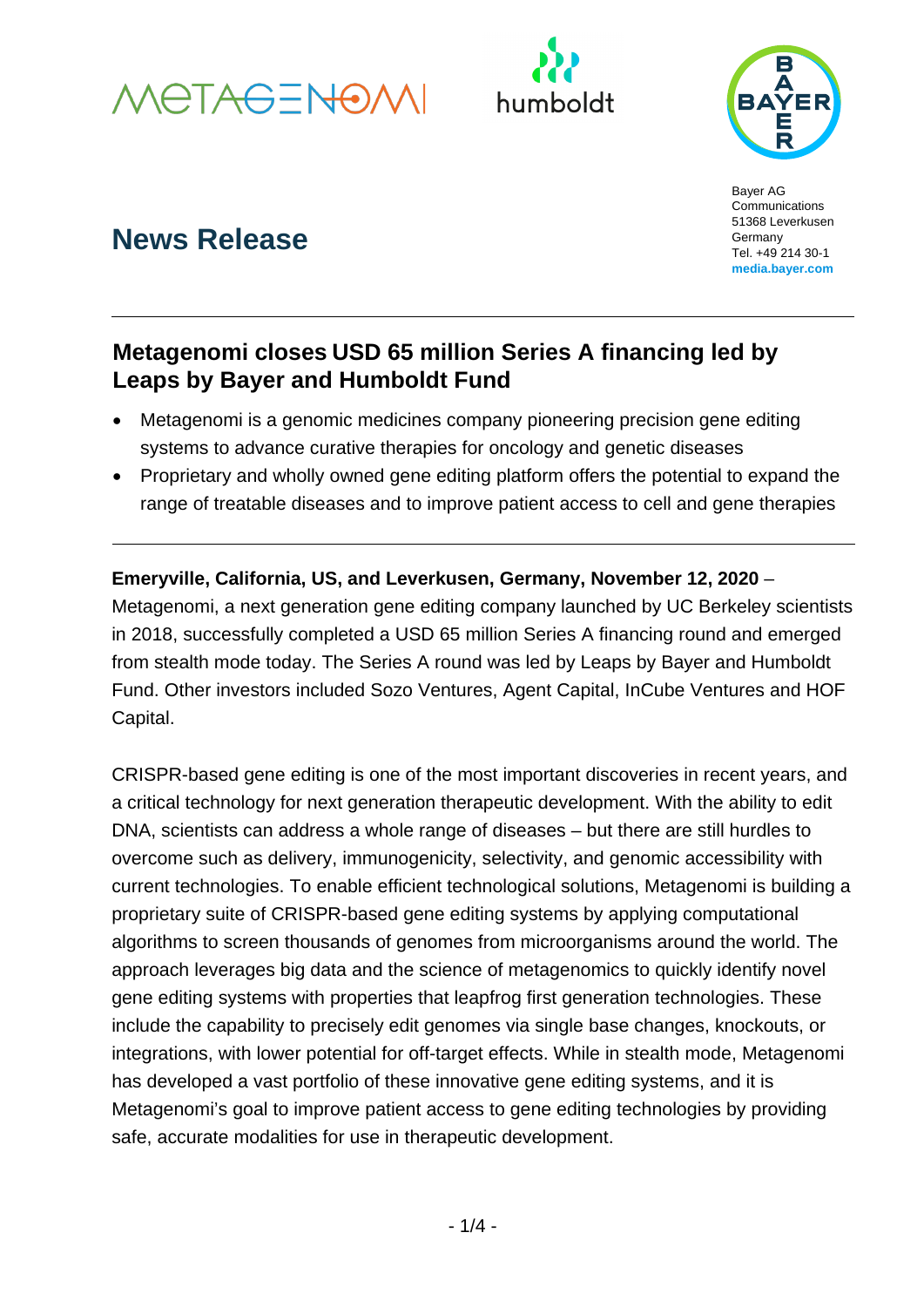"Gene editing is a paradigm shifting technology which will continue to move the needle from treatment to cure in many genetically inherited diseases and significantly improve the world around us for the better," said Dr. Juergen Eckhardt, Head of Leaps by Bayer. "Leaps by Bayer is committed to advancing new breakthroughs in gene editing and is thrilled to partner with Metagenomi in its mission to discover tomorrow's gene editing technologies."

"Metagenomi is accelerating innovation in gene editing technology to help patients with genetic diseases that are incurable today. This means developing a vast database of gene editing capabilities to enable unprecedented therapeutic approaches," said Brian C. Thomas, CEO and co-founder of Metagenomi. "Working with visionary investors, such as Leaps by Bayer and Humboldt Fund, will allow us to deliver on our promise to partners and fuel the development of our own pipeline of innovative curative medicines."

Capital raised during this round will enable Metagenomi to accelerate the expansion of its gene editing systems for potential therapeutic use. In addition, Metagenomi will advance research and preclinical validation for its own pipeline. New hires will help sustain the growth Metagenomi has seen in 2020 and carry the company through further scientific advancements. Joining Metagenomi as Chief Business Officer is Jak Knowles who will oversee exploration of partnerships with industry leaders in the cell and gene therapy space.

"With the Nobel Prize in Chemistry this year honoring CRISPR, the technology will continue to sweep through laboratories around the world and be examined for its countless potential applications," said Dr. Sebastian Bernales, General Partner of Humboldt Fund.

### **About Bayer and Leaps by Bayer**

Bayer is a global enterprise with core competencies in the life science fields of health care and nutrition. Its products and services are designed to benefit people by supporting efforts to overcome the major challenges presented by a growing and aging global population. At the same time, the Group aims to increase its earning power and create value through innovation and growth. Bayer is committed to the principles of sustainable development, and the Bayer brand stands for trust, reliability and quality throughout the world. In fiscal 2019, the Group employed around 104,000 people and had sales of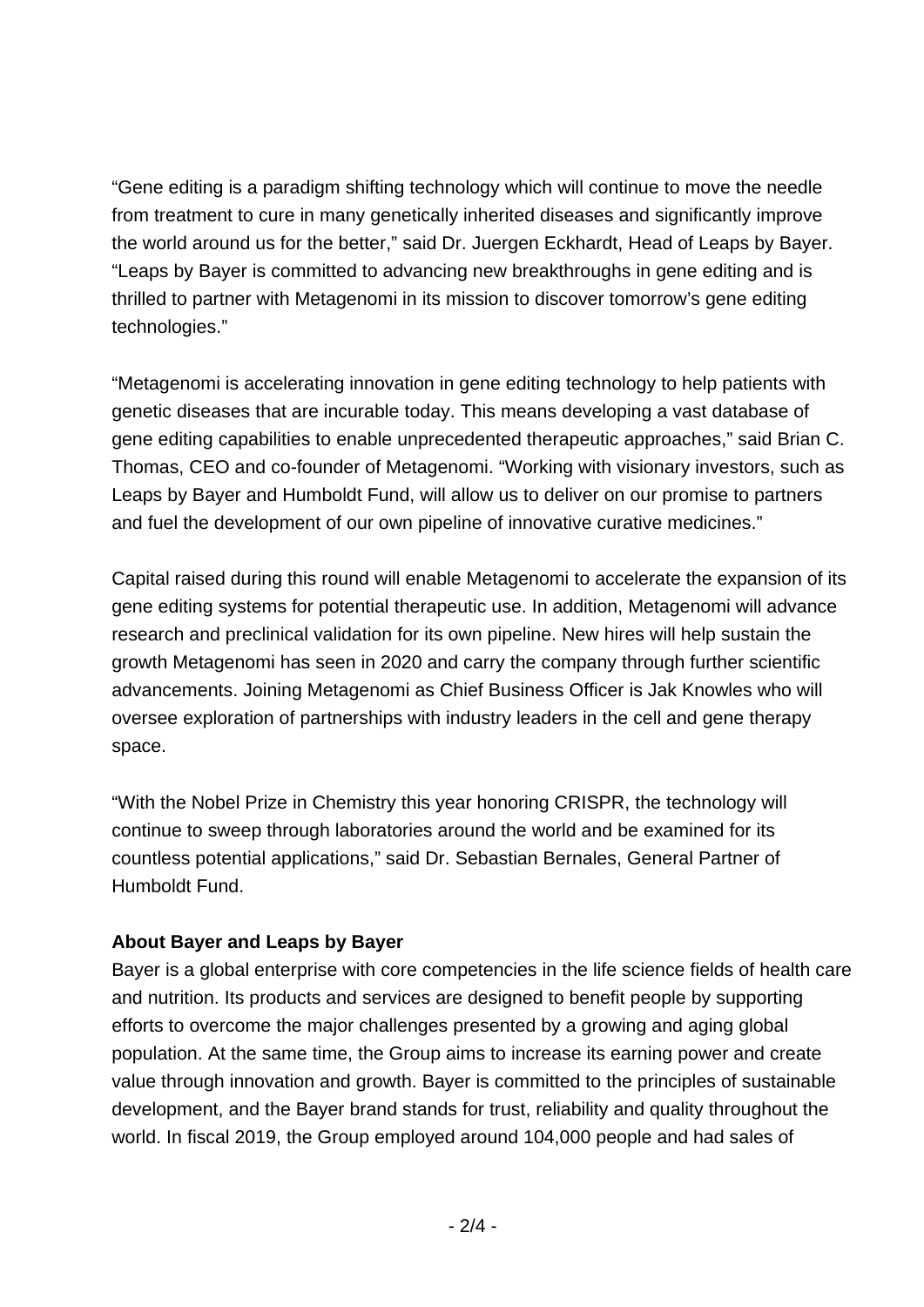43.5 billion euros. Capital expenditures amounted to 2.9 billion euros, R&D expenses to 5.3 billion euros. For more information, go to [www.bayer.com.](http://www.bayer.com/)

Leaps by Bayer, a unit of Bayer AG, leads impact investments into solutions to some of today's biggest challenges in health and agriculture. The investment portfolio includes more than 30 companies. They are all working on potentially breakthrough technologies to overcome some specific challenges such as, e.g. regenerating lost tissue function, reducing the environmental impact of agriculture, preventing or curing cancer, and others. For more information, go to [leaps.bayer.com](https://leaps.bayer.com/)

#### **About Humboldt Fund**

Humboldt Fund is a venture capital fund that supports innovative, early-stage companies by investing in the biotech revolution. At Humboldt Fund, we identify and invest in pioneers of engineering, physical sciences and life sciences to bring emerging biotech enterprises to a global market. Together we explore, discover and create new technologies that disrupt global conventions and solve the critical issues of our world, while creating value and prosperity. For a more information, please go to [www.humboldtfund.com](http://www.humboldtfund.com/)

#### **About Metagenomi**

At Metagenomi, we are accelerating innovation in cell and gene therapy with a wave of proprietary CRISPR-based systems to accurately edit DNA where current technologies cannot. Our metagenomics-powered discovery platform and analytical expertise reveal novel cellular machinery sourced from otherwise unknown organisms. We adapt and forge these naturally evolved systems into powerful therapeutic tools that can be leveraged by partners and fuel our own pipeline of potentially curative medicines. Our goal is to revolutionize gene editing and unlock its power for the benefit of patients around the world. For more information, please visit<https://metagenomi.co/>

#### Contact Bayer:

**Sarah-Christine Wanner, phone +49 175 309 21 93**

Email: [sarah-christine.wanner@bayer.com](mailto:sarah-christine.wanner@bayer.com)

Find more information at [leaps.bayer.com](https://leaps.bayer.com/) Follow us on Twitter: [@LeapsByBayer](https://twitter.com/leapsbybayer)